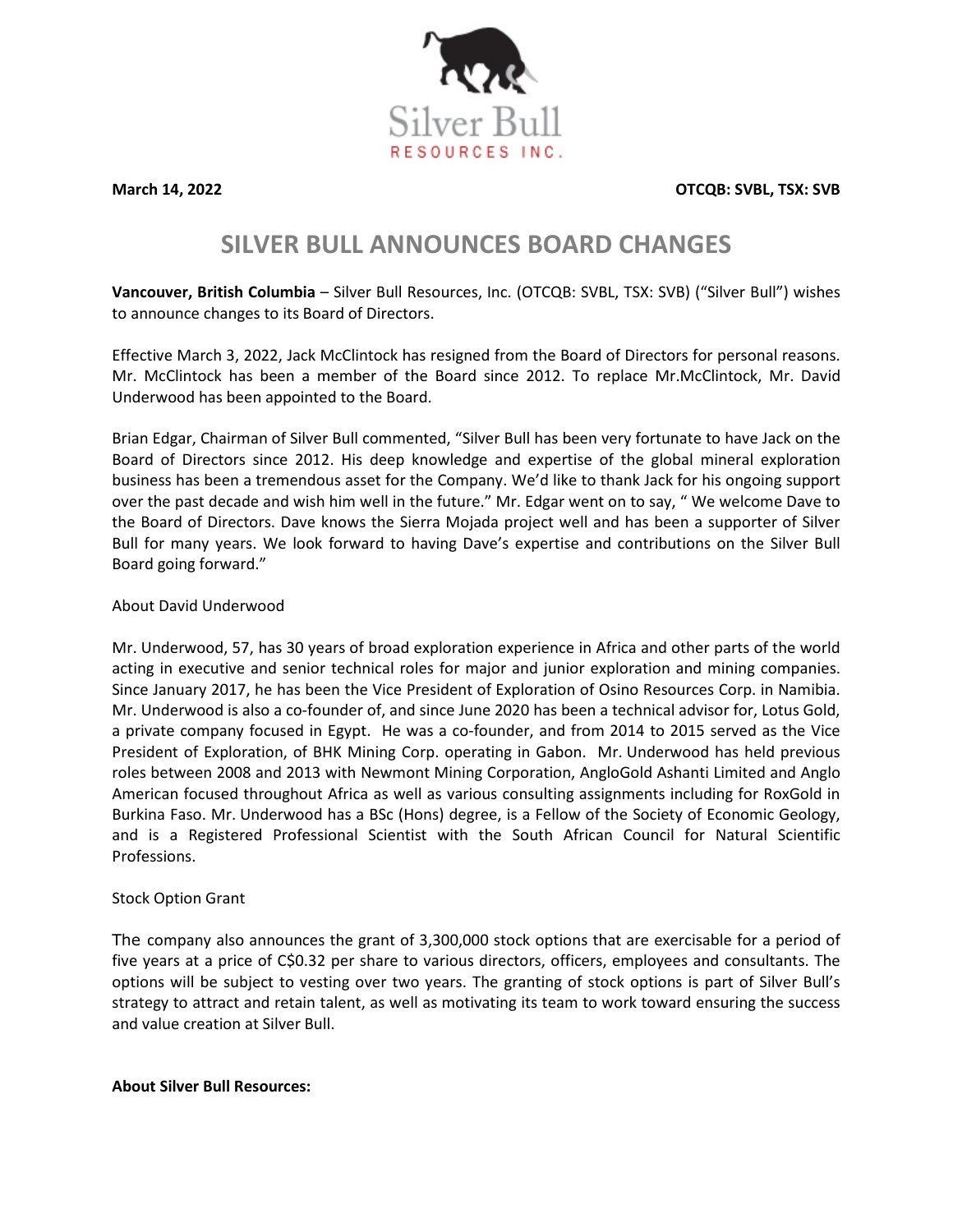Silver Bull's primary asset is the Sierra Mojada deposit located in Coahuila, Mexico. Sierra Mojada is an open pittable oxide deposit with a NI 43-101 compliant Measured and Indicated "global" Mineral Resource of 70.4 million tonnes grading 3.4% zinc and 38.6 g/t silver for 5.35 billion pounds of contained zinc and 87.4 million ounces of contained silver. Included within the "global" Mineral Resource is a Measured and Indicated "high grade zinc zone" of 13.5 million tonnes with an average grade of 11.2% zinc at a 6% cutoff, for 3.336 billion pounds of contained zinc, and a Measured and Indicated "high grade silver zone" of 15.2 million tonnes with an average grade of 114.9 g/t silver at a 50 g/t cutoff for 56.3 million contained ounces of silver. Mineralization remains open in the east, west, and northerly directions.

The constraining pit was optimised and calculated using a NSR cut-off based on a silver price of US\$15/oz, and a zinc price of US\$1.20/lb and assumed a recovery for silver of 75% and a recovery for zinc of 41%. Approximately 60% of the current 3.2 kilometer mineralized body is at or near surface before dipping at around 6 degrees to the east.

| <b>CATEGORY</b>      | <b>TONNES (MT)</b> | AG (G/T) | CU (%) | PB (%) | ZN (%) | AG<br>(MOZS) | cu<br>(MLBS) | <b>PB</b><br>(MLBS) | ZN<br>(MLBS) |
|----------------------|--------------------|----------|--------|--------|--------|--------------|--------------|---------------------|--------------|
| <b>MEASURED</b>      | 52.0               | 39.2     | 0.04%  | 0.3%   | 4.0%   | 65.5         | 45.9         | 379.1               | 4,589.3      |
| <b>INDICATED</b>     | 18.4               | 37.0     | 0.03%  | 0.2%   | 1.9%   | 21.9         | 10.8         | 87.0                | 764.6        |
| <b>TOTAL M&amp;I</b> | 70.4               | 38.6     | 0.04%  | 0.3%   | 3.4%   | 87.4         | 56.8         | 466.1               | 5,353.9      |
| <b>INFERRED</b>      | 0.1                | 8.8      | 0.02%  | 0.2%   | 6.4%   | 0.02         | 0.04         | 0.4                 | 10.7         |

For a full summary of the Sierra Mojada resource, please refer to Silver Bull's press release dated October 31, 2018 and filed on its profile at [www.SEDAR.com,](http://www.sedar.com/) or by visiting the following link:

[https://www.silverbullresources.com/news/silver-bull-resources-announces-5.35-billion-pounds-zinc-](https://www.silverbullresources.com/news/silver-bull-resources-announces-5.35-billion-pounds-zinc-87.4-million-ounces-silver-in-updated-sierra-mojada-measured-and/)[87.4-million-ounces-silver-in-updated-sierra-mojada-measured-and/](https://www.silverbullresources.com/news/silver-bull-resources-announces-5.35-billion-pounds-zinc-87.4-million-ounces-silver-in-updated-sierra-mojada-measured-and/)

The technical information of this news release has been reviewed and approved by Tim Barry, a Chartered Professional Geologist (CPAusIMM), and a qualified person for the purposes of National Instrument 43-101.

On behalf of the Board of Directors *"Tim Barry"*

**Tim Barry, CPAusIMM** Chief Executive Officer and Director

#### **INVESTOR RELATIONS:**

+1 604 687 5800 info@silverbullresources.com